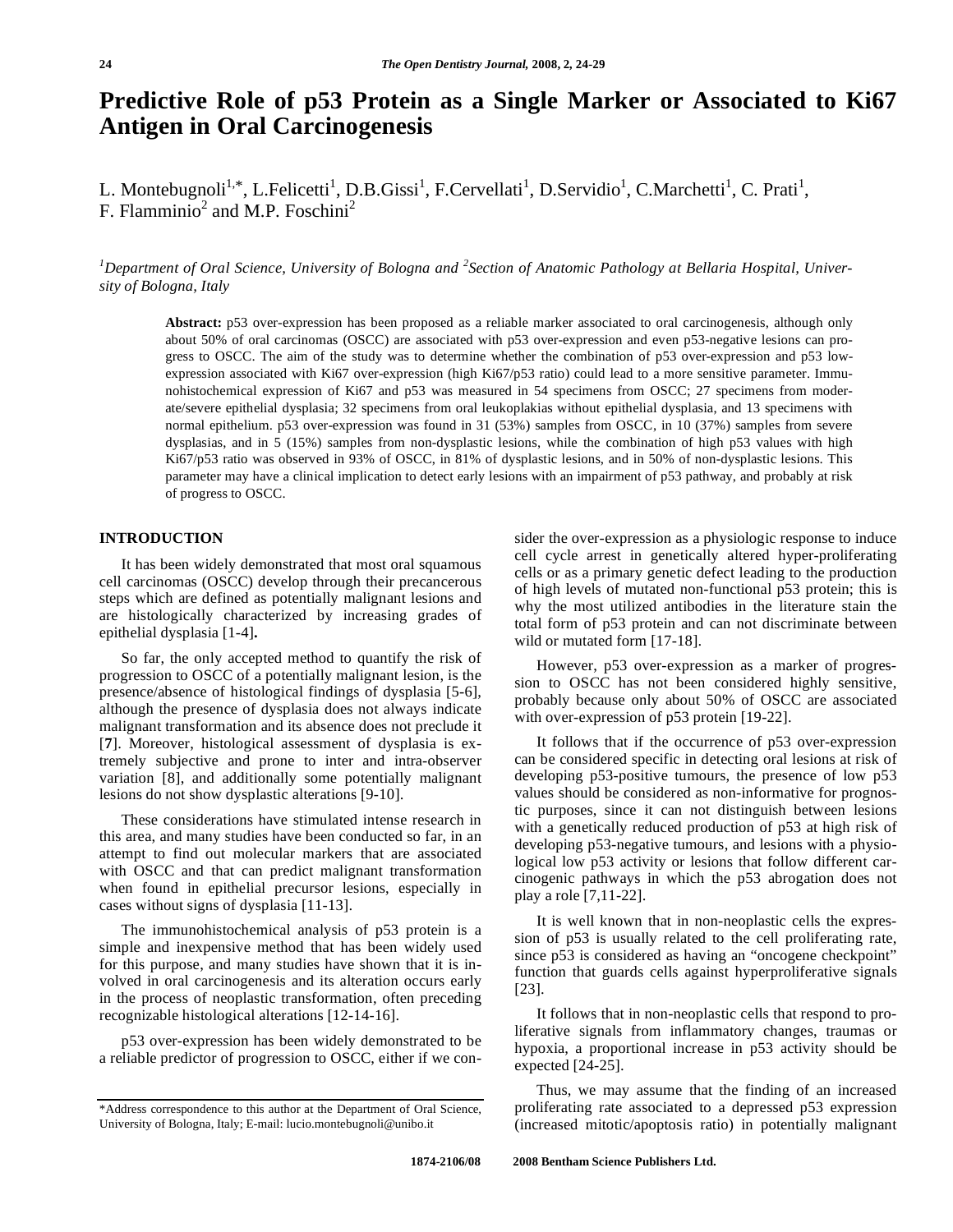lesions might possibly identify genetically damaged lesions lacking of p53 protective role during cell cycling and may be at risk of progressing to p53-negative cancer.

 In the present study, the Ki67 protein has been utilized as a immunohistochemical marker of proliferating cells [26], and samples with high Ki67/p53 ratio scores were taken into consideration together with samples with high p53 scores to determine whether this combination of scores could be useful to discriminate oral lesions with an impaired cell turnover.

### **MATERIALS AND METHODOLOGY**

 A total of 126 biopsy samples from 126 consecutive patients who have referred to the Department of Oral Sciences of the University of Bologna, Bologna (Italy) between January 2004 to September 2006 were analyzed: 54 specimens from infiltrating OSCC, 27 from moderate/severe epithelial dysplasias (19 from non-tumoral areas adjacent to OSCC included in the study, and 8 from oral leukoplakias), 32 from oral leukoplakias with epithelial hyperplasias and no signs of dysplasia, and 13 from normal epithelium oral mucosa obtained during third molar removal or as part of the excision of benign conditions. All samples underwent histological and immunohistochemical analysis.

 Histological diagnoses were performed at the Department of Pathology of the University of Bologna, at Bellaria Hospital (Bologna, Italy), following the criteria describe in the WHO book. Specifically moderate\severe dysplasia (atypical hyperplasia according to the Ljubljiana classification) was characterized by increasing atypia, loss of polarity, and frequent mitoses, involving more than two-third of the epithelium while lacking infiltrative growth. Squamous cell Hyperplasia (Simple hyperplasia, according to the Ljubljiana classification) was characterized by increased basalparabasal layers, acanthosis, in absence of architectural alterations [6]. No cases of mild dysplasia were included in the study. The rationale to only select lesions with high grades of dysplasia, was to be sure about the effective presence of dysplasia by reducing the subjectivity of its assessment and their well established relative high rate of malignant transformation [8,27]; this to well differentiate the group of lesions with dysplasia from that of hyperplastic lesions.

Immunostaining was performed on  $2-\mu m$  thick sections serially cut from the selected blocks. The following antibodies were employed: monoclonal anti-Ki67 (Dako, Denmark, clone MIB-1, diluted 1:200) and monoclonal anti-p53 (Dako, clone p53, diluted 1:50). The processing was performed in an automatic stainer (Autostainer, Ventana, USA). All the cases contained an internal control as basal cells of the oral epithelium show nuclear positivity for the two markers under study. Negative controls consisted in omitting the primary antibody. Counting the percentage of positive nuclei in 400 consecutive epithelial cells of selected areas representative of the lesion gave a semi-quantitative evaluation of the immunohistochemical results. Fig. (**1**) shows an example of positive and negative staining of p53 protein.

### **Statistical Analysis**

 One-variable analysis was performed on p53 values and Ki67/p53 ratio to collect summary statistics, and density

trace diagrams were used to obtain the shape of distribution of the data.



**Fig. (1).** In normal oral mucosa p53 positivity is limited to rare basal keratinocytes (**a**); in this case with marked hyperkeratosis the p53 antibody stains the nuclei of numerous basal and suprabasal keratinocyte (**b**).

 We established the cut-off value for p53 and Ki67 overexpression as 20% staining and for high Ki67/p53 ratio as 3 because no sample from normal mucosa showed higher values both in the present and in a previously published study [24].

 Thus high p53 (p53 over-expression) were considered when equal or more than 20%, while high Ki67/p53 ratio was considered when equal or more than 3.

 A multiple logistic regression model was fitted to describe the relationship between the presence/absence of dysplasia (dependent variables) or between dysplasia and OSCC (dependent variables) and 2 independent variables: p53 overexpression versus p53 low expression, and the combination of samples with high p53 and samples with high Ki67/p53 ratio versus low p53 and low Ki67/p53 ratio.

 One-way ANOVA was used to compare p53 mean values (continuous dependent variable) between samples from OSCC, epithelial hyperplasia, epithelial dysplasia and controls (nominal independent variable). Fisher's least significant difference procedure (LSD) was the method to discriminate among the means at 95.0% confidence level.

#### **RESULTS**

 One-way ANOVA showed that the mean p53 value in OSCC (38.4 $\pm$ 34.9) was significantly higher (F=8.8; p<.01) than those found in controls and in oral lesions either with or without dysplasia (respectively,  $8.3 \pm 3.5$ ,  $21.3 \pm 27.1$ , and 10.8 ±6.9). Fisher's least significant difference procedure did not show any difference between the last three groups (Fig. **2**). The wide Standard Deviation in samples from OSCC and oral lesions with dysplasia is the consequence of the contemporary presence of high and low p53 values in these oral lesions as documented by the density trace diagrams in Fig. (**3**).

 Normal mucosa: the density trace diagram from normal samples showed a shape of distribution of p53 values characterized by a single peak with a median of 10% (range 5-15), and values always less or equal to 15%. The sample come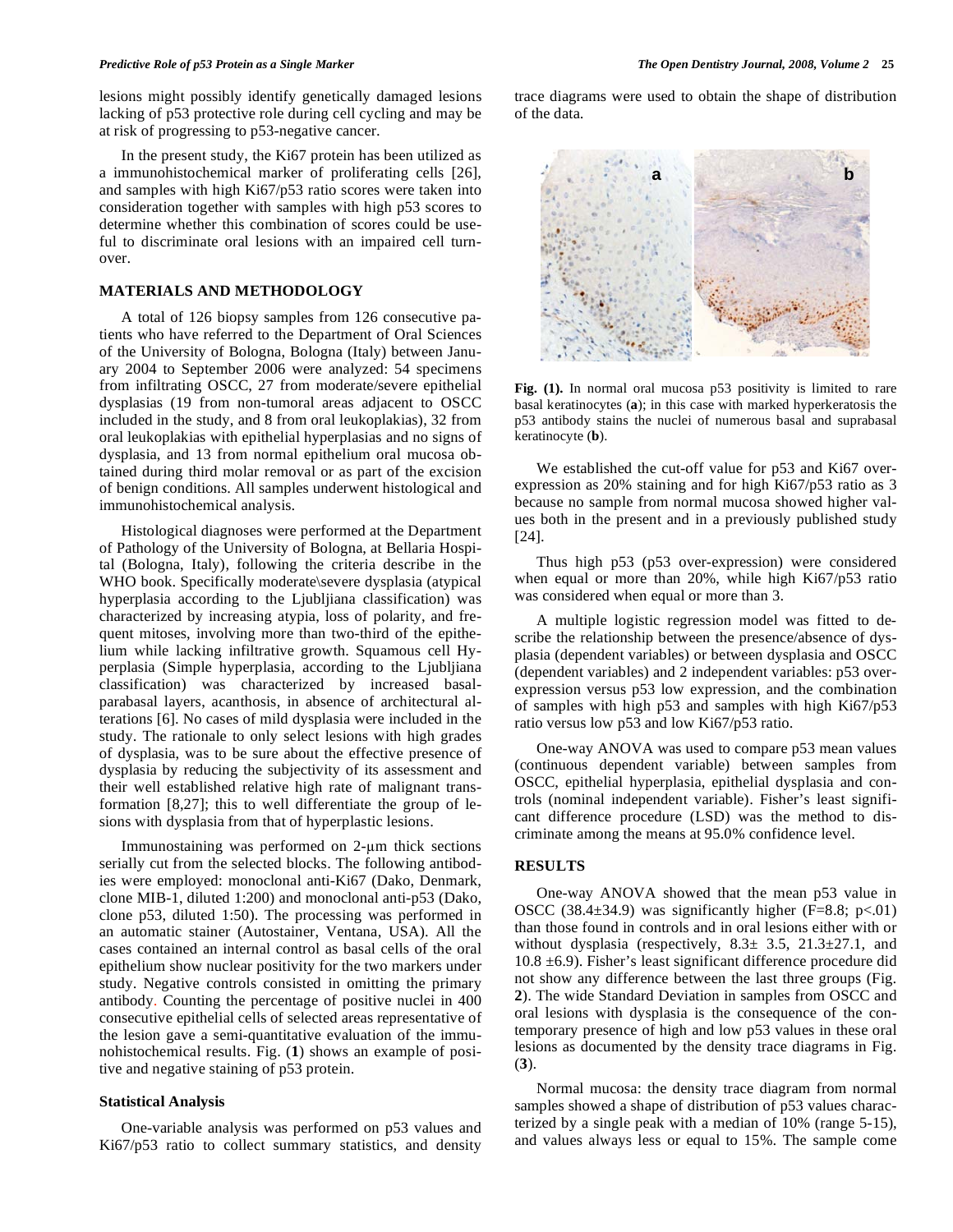from a normal distribution with a standardized skewness (.74) and kurtosis (-.17) values within a range expected from a normal distribution (Fig. **3a**).



**Fig. (2).** Mean p53 values in controls, hyperplasia, dysplasia and OSCC.

 The Ki67/p53 ratio showed a range from 0.5 to 1.5 with a median of 1 and values never exceeding 2.5.

 OSCC: the density trace diagram from OSCC showed a shape of distribution of p53 values characterized by two well defined peaks that distinguished two very different population where high or low p53 values were expressed respectively in 31 (57%) and 23 (43%) samples (Fig. **3d**).

 A Ki67/p53 ratio equal or more than 3 was found in 19 patients out of 23 (83%) showing low p53 values (Table **1**). All samples with high p53 values had low Ki67/p53 ratios.

 Epithelial Dysplasia: similarly to OSCC the shape of distribution of p53 values showed two well defined peaks where high values are expressed respectively in 10 (37%) samples of which 8 (42%) from non-tumoral areas adjacent to OSCC (Fig. **3c**). High Ki67/p53 ratio was found in 12 out of 17 (71%) samples with low p53 values of which 9 (82%) from margins of OSCC (Table **1**). All samples with high p53 values had low Ki67/p53 ratios.

 Epithelial Hyperplasia: high p53 values were found in 5 (15%) samples (Fig. **3b**), and high Ki67/p53 ratio was found in 11 out of 27 (37%) samples with low p53 values (Table **1**). Again, all samples with high p53 values had low Ki67/p53 ratios.

 The combination of high p53 values with high Ki67/p53 ratio was observed in 93% (50 out of 54) of OSCC and in 81% (22 out of 27) of epithelial dysplasias, of which 89% (17 out of 19) from non-tumoral areas adjacent to OSCC, and in 50% (16 out of 32) of epithelial hyperplasias, while it was never observed in any sample from normal mucosa. Table **1** summarizes the results.

 The results of fitting a multiple logistic regression model to describe the relationship between the presence/absence of dysplasia and the 2 independent variables (p53 overexpression versus p53 low expression, and the combination of samples with high p53 and samples with high Ki67/p53 ratio versus low p53 and low Ki67/p53 ratio) showed that the only parameter related to the presence/absence of dysplasia and reaching the significance (Chi square 6.6;  $p<01$ ) was the presence/absence of samples with high p53 associated with samples with high Ki67/p53 ratio.



**Fig. (3).** Density trace diagrams showing p53 distribution in specimens from normal mucosa (**a**), epithelial hyperplasias (**b**), epithelial dysplasias (**c**) and OSCC (**d**).

**Table 1. Number (%) of Specimens with p53 Over-Expression and Specimens with p53 Over-Expression Associated with Samples with High Ki67/p53 Ratio from Normal Mucosa, Epithelial Hyperplasias, Epithelial Dysplasias and OSCC** 

|                                                                                                | <b>Normal</b><br><b>Mucosa</b> | <b>Epithelial</b><br><b>Hyperplasias</b> | <b>Epithelial</b><br><b>Dysplasias</b> | <b>OSCC</b> |
|------------------------------------------------------------------------------------------------|--------------------------------|------------------------------------------|----------------------------------------|-------------|
| number                                                                                         | 13                             | 32                                       | 27                                     | 54          |
| Samples with p53<br>over-expression                                                            | $0(0\%)$                       | 5(15%)                                   | 10(37%)                                | 31(57%)     |
| Samples with p53<br>over-expression<br>associated with<br>samples with high<br>Ki67/p53 ratio. | $0(0\%)$                       | 16 (50%)                                 | 22 (81%)                               | 50(93%)     |

 No significant difference was found between OSCC and epithelial dysplasia when this combination was utilized (Chi square .31; ns).

#### **DISCUSSION**

 It is widely accepted that OSCC develops as a result of accumulation of genetic errors in the same tissue [28,29], and that mutations in the TP53 gene leading to loss of function is one the most common genetic damage found in human tumour and in OSCC [30-32].

 TP53 mutations may result in a over-production of p53 inactive proteins which accumulate in the epithelium either due to blocking by another protein or due to partial degradation [32], or instead in a abrogation of p53 wild function by epigenetic mechanisms, due to a mutation that did not result in a stable form of the p53 protein [33]. This can be well evidentiated by immunohistochemical analysis of paraffin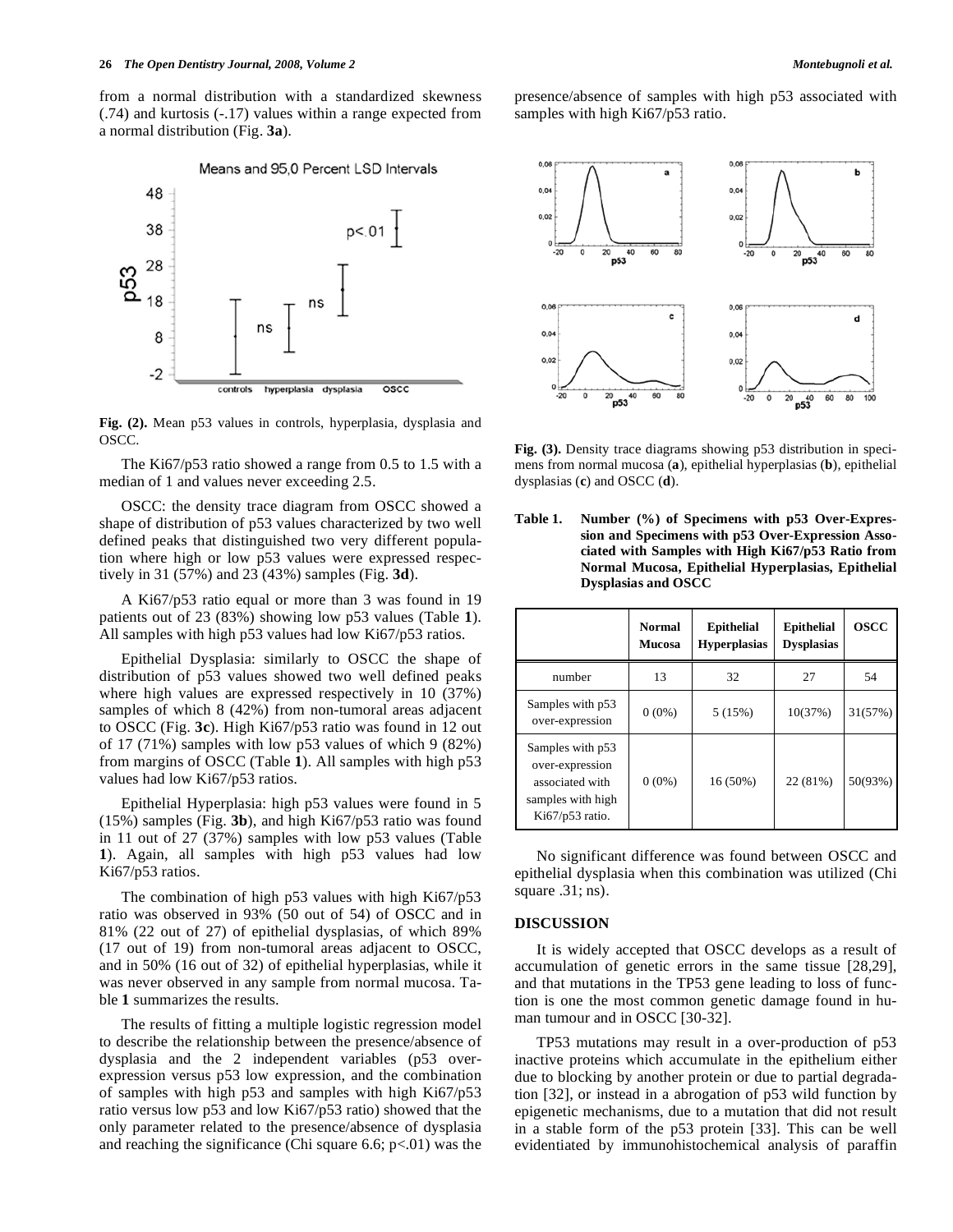embedded specimens showing staining of a high number of neoplastic cells in the first event or complete negative staining in the latter cases [34].

 The shape of distribution of p53 values from OSCC in the present study, is in line with this statement, clearly showing the presence of two well defined peaks that distinguish two very different OSCC population, where high or low p53 values were expressed respectively in about 57% and 43% of cases. The prevalence of higher p53 values in the entire population explains the statistical difference in the mean p53 values between malignant samples and samples from normal mucosa.

 The evidence that the p53 pathway is very important in the biology of oral cancer has led to the application of such immunohistochemical analysis as a simple rapid and inexpensive method to potentially malignant lesions in an attempt to find a useful marker to predict progression to OSCC.

 Higher mean p53 values with respect to normal mucosa has been demonstrated in lesions with and without signs of dysplasia and it has been documented that lesions progressed to OSCC showed p53 over-expression early during the process, although most of the studies in the literature have utilized antibodies that can not discriminate between wild or mutated form [13,35-36]. Nevertheless, studies that calculate the positive and negative predictive value are still lacking.

 In our study we did not find significantly higher p53 mean values in potentially malignant lesions with respect to normal mucosa although samples from lesions with severe dysplastic alterations showed higher mean p53 value than normal mucosa, but did not reach statistical significance. The limited number of controls may have contributed to hide a significant difference between p53 mean values from potentially malignant lesions and normal mucosa, although all p53 values from normal mucosa kept lower than the cut-off considered in the present and in a previously published study [24].

 However, p53 analysis did reveal differences between our potentially malignant lesions and normal mucosa since about 40% of sample in the group of dysplastic lesions and 15% in the group of leukoplakias without dysplastic alterations showed p53 values higher than the maximum value found in normal mucosa. We suppose that the prevalence of normal or low values in dysplastic lesions can explain the lack of statistical difference in the mean p53 values between pre-malignant lesions and normal mucosa.

 When concerning lesions with low p53 expression, the present data showed that low staining was present in more than 40% of OSCC, and even in about 60% of lesions with severe dysplasia, most of them at margins of OSCC and probably precursors of p53-negative tumours [7].

 If we take the p53 over-expression as a predictive marker, the occurrence of positive samples in our population is probably too low to discriminate lesions at "high risk" of malignancy, also considering that not all p53-positive lesions will progress to cancer [37].

 Furthermore, if we consider samples with low p53 expression as lesions "not at risk" of developing cancer, the occurrence of p53-negative lesions in our population of severe epithelial dysplasias is too high, considering that most of them were situated at margins of OSCC and thus at very high risk of malignant changes [38-39].

 These data underline the low predictive value of p53 when used as a single marker, since the high occurrence of low p53 staining in pre-malignant lesions is very difficult to be interpreted and not enough to rule out the progression to OSCC.

 This is in agreement with many reports that have stated that p53 has a good specificity, i.e the likelihood of malignant transformation is high when it is over-expressed, but a low sensitivity since the absence of p53 staining did not preclude malignant transformation in a considerable proportion of pre-malignant lesions [20,40-41].

 Instead, in the presence of a lesion in predicate to develop cancer, the avoidance of false-negative results takes priority, so as not to miss patients who actually have a disease at risk of developing OSCC; in this situation, the sensitivity is most important to maximize negative-predictive accuracy, i.e. the likelihood that a negative test relates to the absence of any risk of malignancy [42].

 To this direction have gone our results obtained by the combination of samples with high p53 values and samples with low p53 values but high Ki67 values, i.e. a high Ki67/p53 ratio.

 We utilized this approach to see whether the presence of an increased mitotic activity not associated to an increased p53 activity might discriminate lesions with high proliferative activity where the presence of a genetic damage prevents a reactive stimulation of p53.

 The rationale was that in non-neoplastic cells, an increased cell proliferation due to a series of factors such inflammation, trauma etc, usually elicits a p53 protein accumulation that is considered to be a physiologic response to the increased proliferation rate of keratinocytes as a guardian of epithelial growth [43-44].

 In the present study, high Ki67/p53 ratios were found in 83% of OSCC with low p53 expression and even in 71% of severe epithelial dysplasias with low p53 values, and the combination of samples with p53 over-expression and samples with low p53 values but high Ki67/p53 ratio, led to a very high association with OSCC and epithelial dysplasias. About 90% of both OSCC and epithelial dysplasias were positive to this combination, while normal epithelium never was.

 Dysplasia is still now the most important predictive factor providing a surgical or non-surgical therapeutic approach. However histological assessment of dysplasia is extremely subjective [8], and some potentially malignant lesions do not show dysplastic alterations [9-10]. For these reasons, it would be very important to found alternative parameters that allow an early detection of pre-neoplastic lesions without any dysplastic changes. The evaluation of p53 associated with Ki67, when applied to potentially malignant lesions without features of dysplasia could be useful to enable the detection of cell alterations in such lesions.

 In the present study, the combination of p53-over-expression and high Ki67/p53 ratio was present in about 50% of leukoplakias without signs of dysplasia.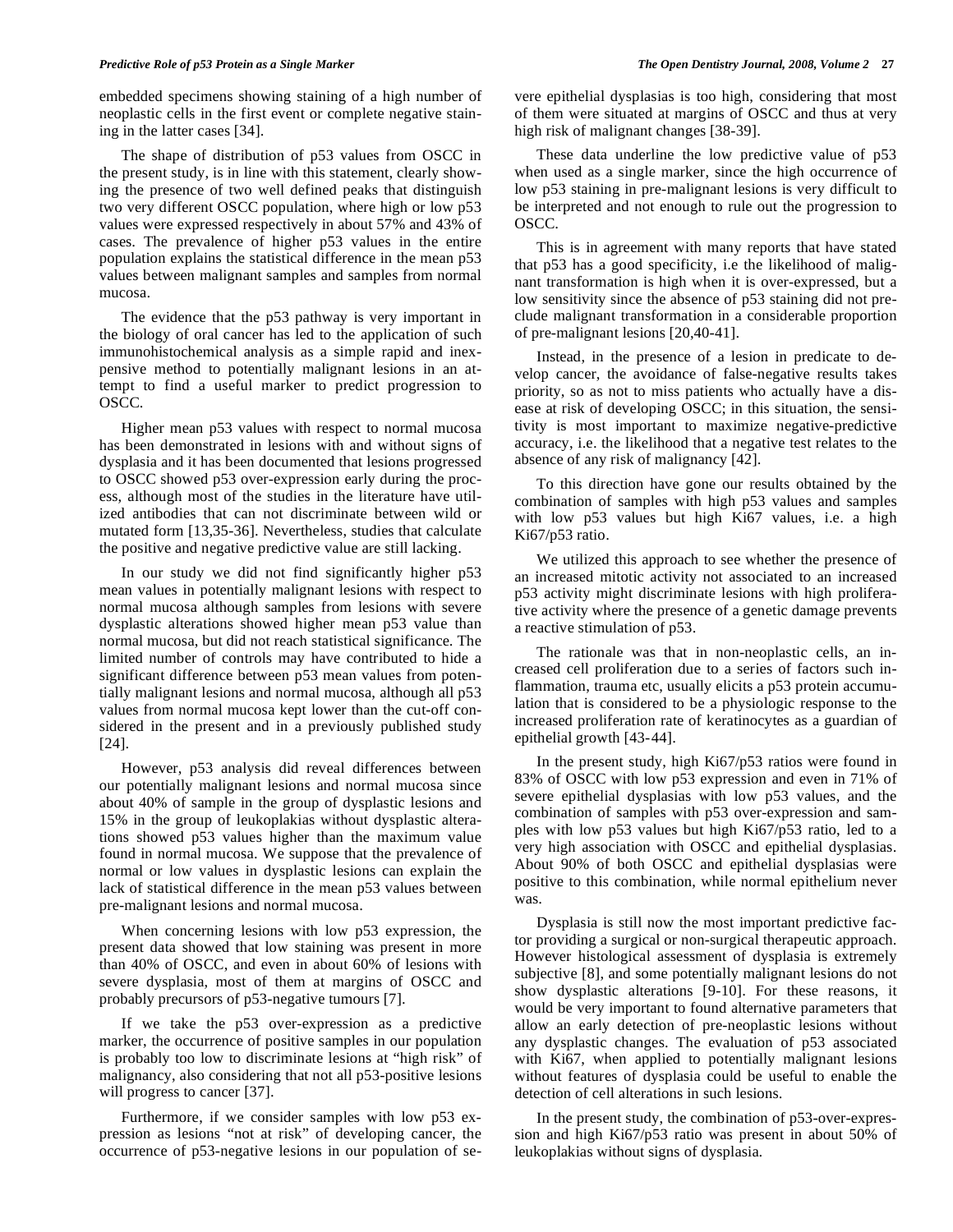This percentage surely overestimates the risk of developing cancer, but could be useful to increase the predictive sensitivity and to rule out at least 50% of lesions with a presumably very low risk of developing OSCC.

#### **CONCLUSIONS**

 p53 immunostaining as a single marker can not be considered a sensitive marker that would help to assess the degree of cell alteration in oral lesions at risk of developing cancer.

 While it could be accepted that p53 over-expression in potentially malignant lesions may indicate a risk of developing cancer, the occurrence of low p53 staining is very difficult to be interpreted and does not rule out a possible link to oral carcinogenesis.

 In the present study the combination of p53 overexpression and high Ki67/p53 ratio seemed to better associate with the occurrence of OSCC and severe epithelial dysplasia, and may have a routine implication as an easy method to early detect oral lesions with an impairment of p53 pathway, and probably at risk of developing OSCC.

#### **REFERENCES**

- [1] Vokes EE, Weichselbaum RR, Lippman SM, Hong WK: Head and neck cancer. N Engl J Med 1993; 328: 184-194.
- [2] Forastiere A, Koch W, Trotti A, Sidransky D: Head and neck cancer. N Engl J Med 2001; 345: 1890-1900.
- [3] Mashberg A: Diagnosis of early oral and oropharyngeal squamous carcinoma: obstacles and their amelioration. Oral Oncol 2000; 36: 253-255.
- [4] Silverman S Jr, Gorsky M, Lozada F: Oral leukoplakia and malignant transformation. A follow-up study of 257 patients. Cancer 1983; 53: 563-568.
- [5] Lee JJ, Hong WK, Hittelman WN, et al. Predicting cancer development in oral leukoplakia: ten years of translational research. Clin Cancer Res 2000; 6: 1702-1710.
- [6] Gale N, Pilch BZ, Sidransky D*, et al.* Epithelia precursor lesions. In Barnes L, Eveson JW, Reichart P, Sidranski D eds. Pathology and genetics Head and Neck tumours. World Health Classification of Tumours, Lyon, 2005: pag 177-179.
- [7] Cruz I, Napier SS, van der Waal I*, et al.* Suprabasal p53 immunoexpression is strongly associated with high grade dysplasia and risk for malignant transformation in potentially malignant oral lesions from Northern Ireland. J Clin Pathol 2002; 55: 98-104.
- [8] Abbey LM, Kaugars GE, Gunsolley JC*, et al.* Intraexaminer and interexaminer reliability in the diagnosis of oral epithelial dysplasia. Oral Surg Oral Med Oral Pathol Oral Radiol Endod 1995; 80: 188-191.
- [9] Scully C, Sudbo J, Speight PM: Progress in determining the malignant potential of oral lesions. J Oral Pathol Med 2003; 32: 251-256.
- [10] Pindborg JJ, Reichart PA, Smith CJ, Wall I: Histologycal typing of cancer and precancer of the oral mucosa.  $2<sup>nd</sup>$  ed. London, Springer 1997; 25: 6.
- [11] Cruz I, Snijders PJ, Van Houten V, Vosjan M, Van der Waal I, Meijer CJ: Specific p53 immunostaining patterns are associated with smoking habits in patients with oral squamous cell carcinomas. J Clin Pathol 2002; 55: 834-840.
- [12] Cruz IB, Snijders PJ, Meijer CJ*, et al.* p53 expression above the basal cell layer in oral mucosa is an early event of malignant transformation and has predictive value for developing oral squamous cell carcinoma. J Pathol 1998; 184: 360-368.
- [13] Califano J, Westra WH, Koch W, Meininger G, Reed A: Unknown primary head and neck squamous cell carcinoma: molecular identification of the site of origin. J Natl Cancer Inst 1999; 91: 599-604.
- [14] Shin DM, Kim J, Ro JY*, et al.* Activation of p53 gene expression in premalignant lesions during head and neck tumorigenesis. Cancer Res 1994; 54: 321-326.
- [15] Piattelli A, Rubini C, Fioroni M, Iezzi G, Santinelli A: Prevalence of p53, bcl-2, and Ki-67 immunoreactivity and of apoptosis in

normal oral epithelium and in premalignant and malignant lesions of the oral cavity. J Oral Maxillofac Surg 2002; 60: 532-540.

- [16] Kovesi G, Szende B: Changes in apoptosis and mitotic index, p53 and Ki67 expression in various types of oral leukoplakia. Oncology 2003; 65: 331-336.
- [17] Taylor D, Koch WM, Zahurak M, Shah K, Sidransky D, Westra WH: Immunohistochemical detection of p53 protein accumulation in head and neck cancer: correlation with p53 gene alterations. Hum Pathol 1999; 30: 1221-1225.
- [18] Partridge M, Kiguwa S, Emilion G, Pateromichelakis S, A'Hern R, Langdon JD. New insights into p53 protein stabilisation in oral squamous cell carcinoma. Oral Oncol 1999; 35: 45-55.
- [19] Friedrich RE, Giese M, Riethdorf S, Loning T: P53-mutation in smears of oral squamous cell carcinoma. Anticancer Res 2000; 20: 4927-4930.
- [20] Ogden GR, Chisholm DM, Morris AM, Stevenson JH: Overexpression of p53 in normal oral mucosa of oral cancer patients does not necessarily predict further malignant disease. J Pathol 1997; 182: 180-184.
- [21] Nakanishi Y, Noguchi M, Matsuno Y*, et al.* p53 expression in multicentric squamous cell carcinoma and surrounding squamous epithelium of the upper aerodigestive tract. Immunohistochemical analysis of 95 lesions. Cancer 1995; 75: 1657-1662.
- [22] Kurokawa H, Zhang M, Matsumoto S*, et al.* The relationship of the histologic grade at the deep invasive front and the expression of Ki-67 antigen and p53 protein in oral squamous cell carcinoma. J Oral Pathol Med 2005; 34: 602-607.
- [23] Sherr CJ. Tumor surveillance via the ARF-p53 pathway. Genes Dev 1998; 12: 2984-2991.
- [24] Montebugnoli L, Farnedi A, Marchetti C, Magrini E, Pession A, Foschini MP: High proliferative activity and chromosomal instability in oral lichen planus. Int J Oral Maxillofac Surg 2006; 35, 1140-1144.
- [25] Girod SC, Krueger G, Pape HD: p53 and Ki67 expression in preneoplastic and neoplastic lesions of the oral mucosa. Int J Oral Maxillofac Surg 1993; 22: 285-288.
- [26] Tumuluri V, Thomas GA, Fraser IS: Analysis of the Ki-67 antigen at the invasive tumour front of human oral squamous cell carcinoma. J Oral Pathol Med 2002; 31: 598-604.
- [27] Karabulut A, Reibel J, Therkildsen MH, Praetorius F, Nielsen HW, Dabelsteen E: Observer variability in the histologic assessment of oral premalignant lesions. J Oral Pathol Med 1995; 24: 198-200.
- [28] Kim J, Shin DM, El-Naggar A*, et al.* Chromosome polysomy and histological characteristics in oral premalignant lesions. Cancer Epidemiol Biomarkers Prev 2001; 10: 319-325.
- [29] Joseph BK: Oral cancer: prevention and detection. Med Princ Pract. 2002; 11 Suppl 1: 32-35.
- [30] Hollstein M, Sidransky D, Vogelstein B, Harris CC: P-53 mutations in human cancers. Science 1991; 253: 49-53.
- [31] Phil VCM, Yuen APW, Lam KY, Ho WK, Wei WI: Prognostic significance of serum p53 protein and p53 antibody in patients with surgical treatment for head and neck squamous cell carcinoma. Head Neck 2001; 25: 286-291.
- [32] Greenblatt MS, Bennett WP, Hollstein M, Harris CC: Mutations in the p53 tumor suppressor gene: clues to cancer etiology and molecular pathogenesis. Cancer Res 1994; 54: 4855-4878.
- [33] Chang F, Syrjanen S, Syrjanen K: Implications of the p53 tumorsuppressor gene in clinical oncology. J Clin Oncol 1995; 13: 1009- 1022.
- [34] Fisher CJ, Gillett CE, Vojtesek B, Barnes DM, Millis RR: Problems with p53 immunohistochemical staining: the effect of fixation and variation in the methods of evaluation. Br J Cancer 1994; 69: 26-31.
- [35] Takeda T, Sugihara K, Hirayama Y, Hirano M, Tanuma J-I, Semba I: Immunohistochemical evaluation of Ki-67, p63, CK19 and p53 expression in oral epithelial displasia. J Oral Pathol Med 2006; 35: 369-375.
- [36] Cruz IB, Meijer CJ, Snijders PJ, Snow GB, Walboomers JM, van Der Waal I. p53 immunoexpression in non-malignant oral mucosa adjacent to oral squamous cell carcinoma: potential consequences for clinical management. J Pathol 2000; 191: 132-137.
- [37] Bongers V, Snow GB, van der Waal I, Braakhuis BJ: Value of p53 expression in oral cancer and adjacent normal mucosa in relation to the occurrence of multiple primary carcinomas. Eur J Cancer B Oral Oncol 1995; 31B: 392-395.